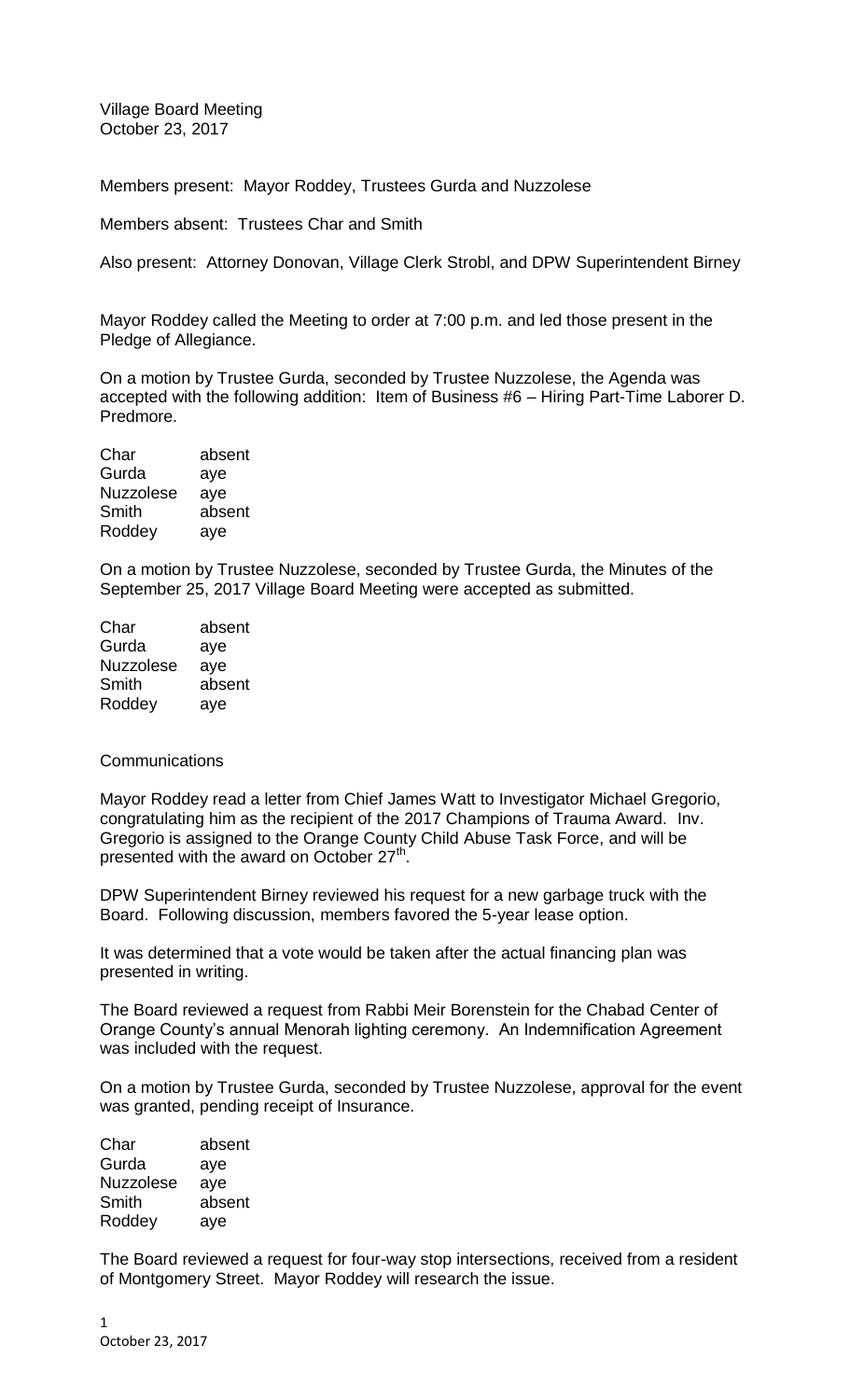Trustee Gurda offered the following Resolution, and moved its adoption:

WHEREAS, the Board of Trustees must designate by Resolution and publish the offices which are to be filled in the Village election, and the terms thereof;

NOW, THEREFORE, BE IT RESOLVED, that the Board of Trustees of the Village of Goshen designates the following offices vacant at the end of the current official year, to be filled at the Village election to be held on March 20, 2018, for the following terms:

Two (2) Trustees for two (2) years

IT IS FURTHER RESOLVED, that the Village Clerk is hereby directed to publish this Resolution in full in the Goshen Independent. This Resolution will take effect immediately.

The foregoing Resolution was seconded by Trustee Nuzzolese, and a vote resulted as follows:

Char absent Gurda aye Nuzzolese aye Smith absent Roddey aye

The following was moved by Trustee Gurda, and seconded by Trustee Nuzzolese:

**WHEREAS**, the Village of Goshen has heretofore solicited proposals pursuant to a "Request for Proposals" (hereinafter "RFP") duly issued October 7, 2017 wherein and whereby the Village invited the submission of proposals and statements of qualification from qualified tow companies for the purpose of providing 24-hours a day, 7 days a week service for the removal, towing and storage impoundment of certain motor vehicles as is more particularly described in the RFP; and

**WHEREAS**, towing services are services that require special skills and/or training and constitute an exception to competitive bidding requirements as provided by law and are therefore not subject to competitive bidding requirements and may be awarded in accordance with the procedures promulgated pursuant to Section 104-b of the *General Municipal Law*; and

**WHEREAS**, the Village of Goshen has publicly advertised a notice in the official newspaper of the Village seeking responses to the RFP from qualified towing companies and has also directly solicited certain towing companies so as to attempt to obtain multiple proposals so that the most qualified tow company could be selected to provide the required services to the Village; and

**WHEREAS,** the Village has further developed a process that provides for public solicitation of proposals, has established and disclosed the criteria for selection in writing prior to the solicitation of proposals and has publically opened such proposals and now desires to award this professional service contract as provided by law; and

**WHEREAS**, five firms have submitted proposals which firms include LMR Towing & Recovery, Inc., Hambletonian Towing, Inc.; Chet's Garage, Inc.; K-Team Towing and Recovery, Inc. and Adamis Towing, Inc.; and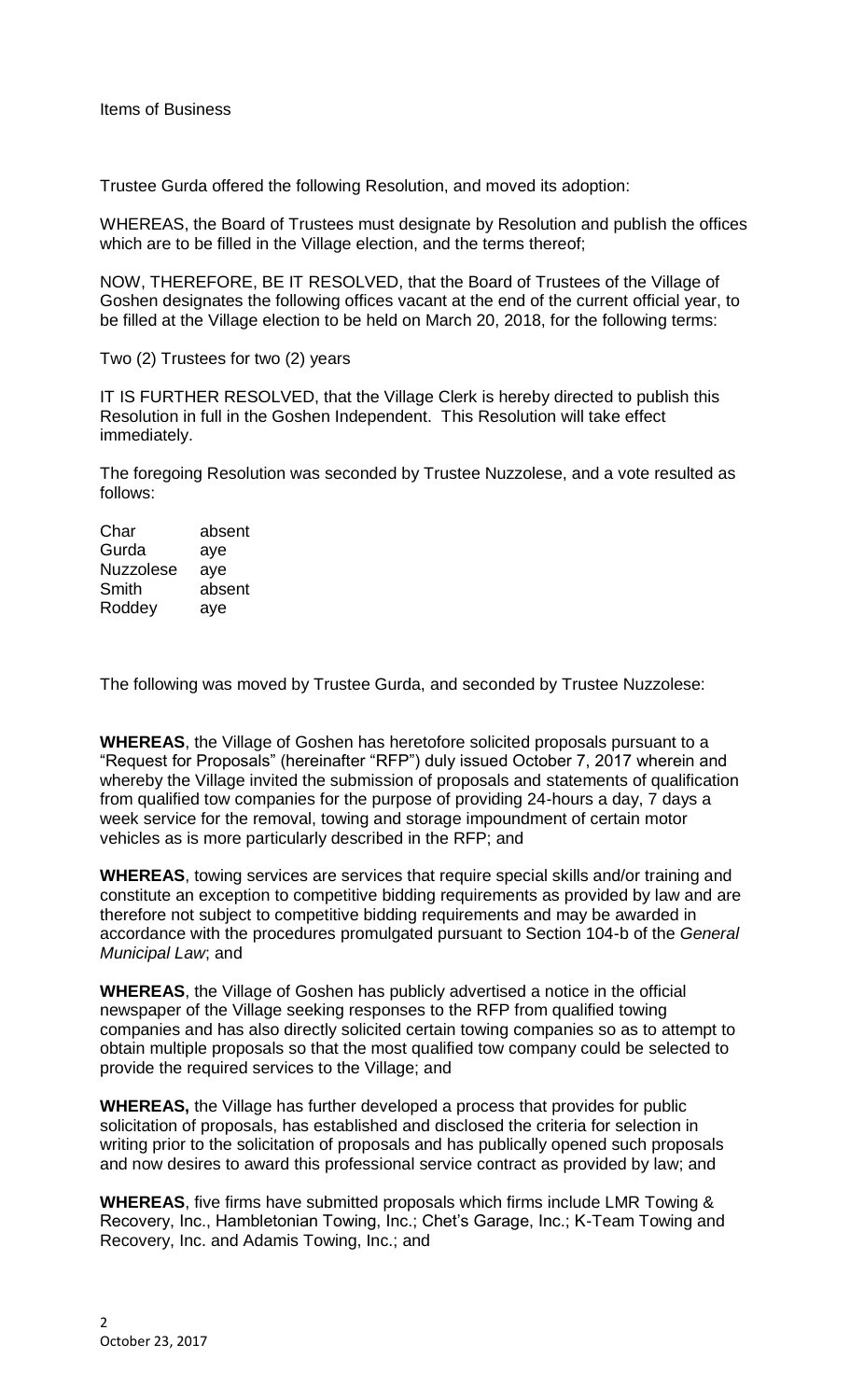**WHEREAS**, the Village Board has carefully analyzed each of the proposals that have been submitted to the Village of Goshen; and

**WHEREAS**, each proposal was examined pursuant to the criteria set forth in the RFP, with the following items being carefully considered:

- Experience, credentials and ability to provide a high level of service;
- Responsiveness to the requested proposals, including demonstrated commitment to customer service;
- Quality and performance of services offered based on previous experience and/or reference checks for the same or similar services;
- Completeness of proposal, including following direction and providing all requested information.
- Location, safety and security of storage yard; and

**WHEREAS,** Adamis Towing, Inc., possesses the experience, credentials and ability required by the Village and has provided a high level of service in connection with the towing services it has heretofore provided to the Village; and

**WHEREAS,** Adamis Towing, Inc., has demonstrated responsiveness to the requested proposal and has further demonstrated commitment to customer service; and

**WHEREAS,** Adamis Towing**,** Inc. has heretofore provided high quality services to the Village of Goshen; and

**WHEREAS,** the safety and security of the Adamis Towing, Inc. storage yard meets all pertinent Village requirements; and

**WHEREAS,** the proposal submitted by Adamis Towing, Inc. is complete and has provided all pertinent requested information; and

**WHEREAS**, on balance, and after carefully evaluating all of the proposals that have been submitted, and upon due deliberation and for the reasons set forth herein, the Village Board finds that a contract award to Adamis Towing, Inc. is in the best interests of the Village;

## **NOW**, **THEREFORE**, it is hereby

**RESOLVED**, that the three (3) year contract is awarded to Adamis Towing, Inc. upon the terms, provisions and conditions that are set forth in the RFP; and it is further

**RESOLVED** that the Mayor is duly authorized to affix his signature to said contract.

| Char             | absent |
|------------------|--------|
| Gurda            | aye    |
| <b>Nuzzolese</b> | aye    |
| Smith            | absent |
| Roddey           | aye    |

Trustee Gurda moved the following, which was seconded by Trustee Nuzzolese:

WHEREAS, The Village of Goshen owns property designated as:

| 13-1-32.61    | Town of Goshen          |
|---------------|-------------------------|
| $15 - 1 - 8$  | Town of Goshen          |
| $15 - 1 - 48$ | Town of Goshen          |
| $15 - 1 - 50$ | Town of Goshen          |
| $61 - 1 - 43$ | <b>Town of Wallkill</b> |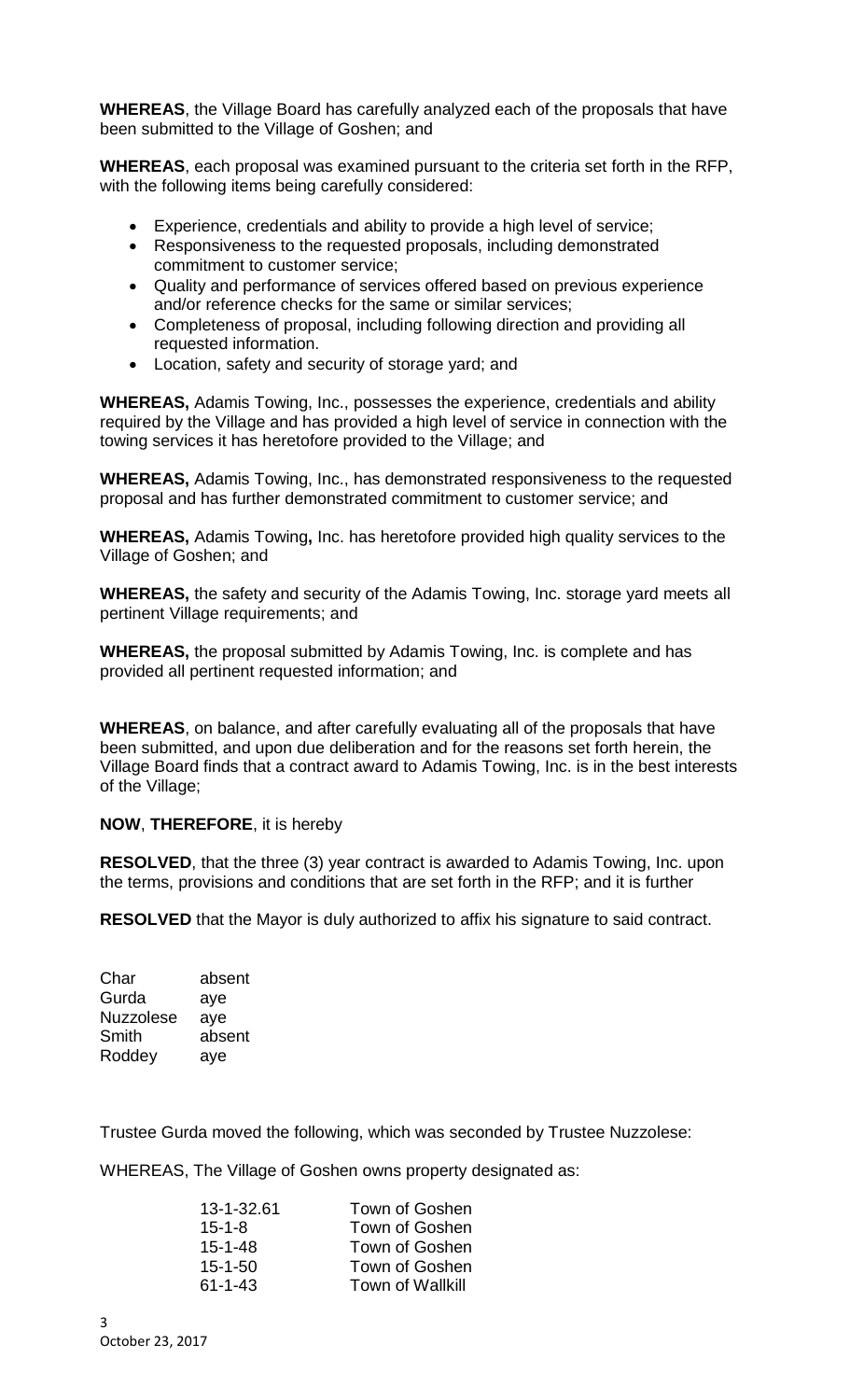AND, WHEREAS, the above described property is used by the Village of Goshen for water supply purposes for its residents and others who use State and County facilities within the Village, and

WHEREAS, the County Legislature has exempted the described properties from County Taxation in years past,

NOW, THEREFORE, BE IT RESOLVED, that the Village of Goshen is requesting the Legislature of Orange County to exempt the described property from County taxation, for the year 2019, in view of its use for municipal purposes.

Char absent Gurda aye Nuzzolese aye Smith absent Roddey aye

On a motion by Trustee Nuzzolese, seconded by Trustee Gurda, the Village Board of the Village of Goshen, hereby resolves to hold a Public Hearing on November 27, 2017, at 7:00 p.m., or as soon after as may be heard, for the consideration of adoption of: Local Law #4 of 2017: A Local Law Amending Appendix A of the Code of the Village of Goshen entitled "Zoning". The requested amendment would change property designated as Section 111, Block 10, Lots 18 and 19.12 and Section 114 Block 8 Lot 22.11 from R-3 (Multi-Family Residential) to I (Industrial).

| Char             | absent |
|------------------|--------|
| Gurda            | aye    |
| <b>Nuzzolese</b> | aye    |
| Smith            | absent |
| Roddey           | aye    |

On a motion by Trustee Gurda, seconded by Trustee Nuzzolese, the Mayor is hereby authorized to sign a proposal from Lanc & Tully Engineering and Surveying, P.C., for Surveying Services as needed for the future design and construction of water plant site improvements, as well as a new backwash water line. The fee for this proposal is \$6,700.00.

| Char             | absent |
|------------------|--------|
| Gurda            | aye    |
| <b>Nuzzolese</b> | aye    |
| Smith            | absent |
| Roddey           | aye    |

On a motion by Trustee Gurda, seconded by Trustee Nuzzolese, Deryl Predmore is hereby appointed Part Time Seasonal Laborer for the Village of Goshen Department of Public Works at a salary of \$12.80 per hour, for a term to begin on October 23, 2017 and end on December 5, 2017.

Char absent Gurda aye Nuzzolese aye Smith absent Roddey aye